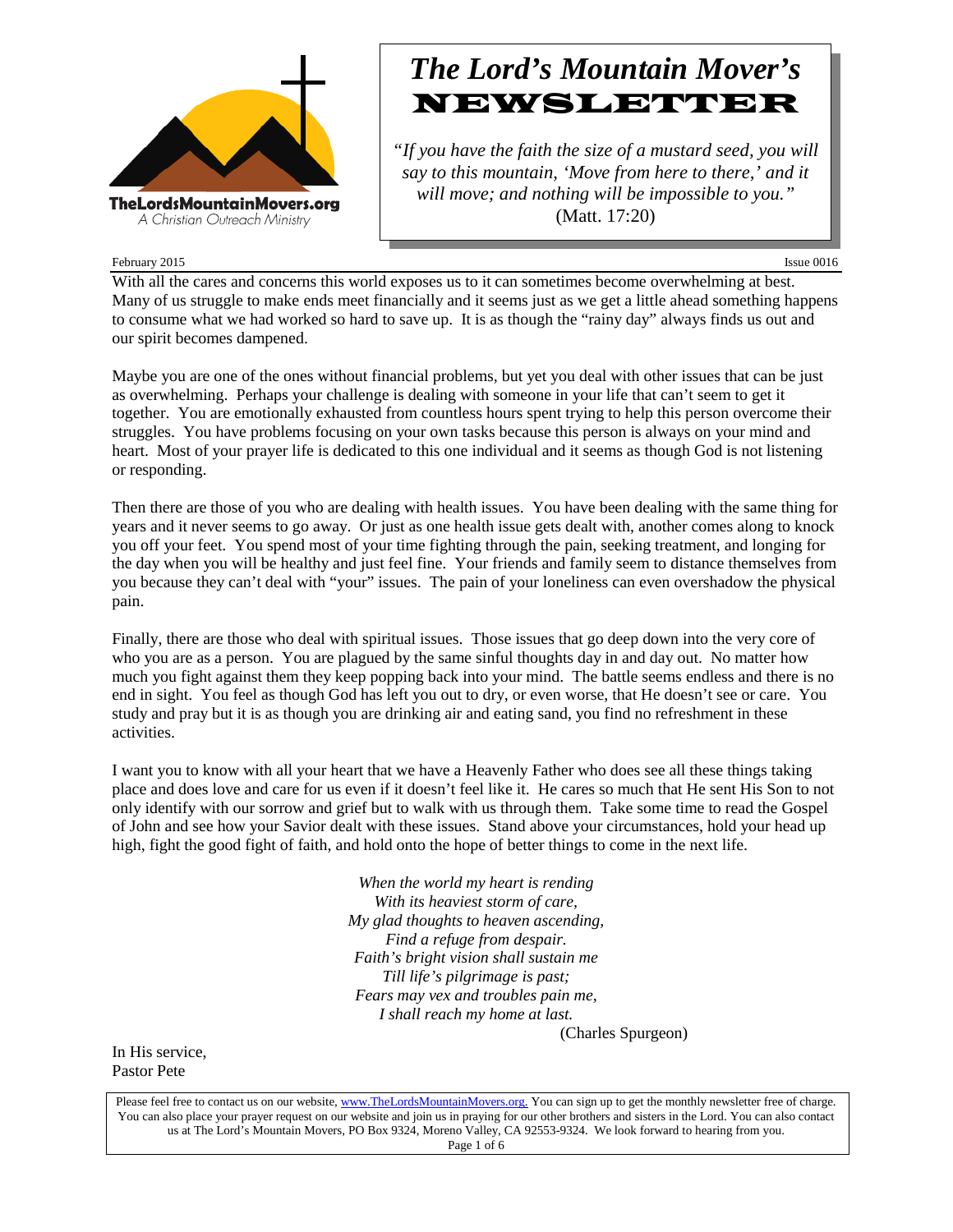

## THE WORD IN MOTION message

Most of us have a special passage in the bible that God has used to touch our lives. Maybe it was impactful because of where we heard it, when we heard it, or where it was delivered from. For whatever reason we could identify with what was being said and it continues to inspire us to this day. For me it was the seven things that Jesus spoke as He hung nailed to the cross, seven truths I will never forget. I want to share not only what He said, but why it continues to change me daily.

### **Lesson One**

In Mark 23:29 we find Jesus on the cross uttering these words, *"Father, forgive them, for they do not know what they do."* The strength and power behind this request can only be understood by who and where these words were spoken. Jesus had just been beaten beyond recognition and now He was hanging on the cross as a spectacle for all to see. Posted between two deserving criminals here hung an innocent man, here hung the Son of God.

The first thing I learn from this is where forgiveness comes from, *"Father, forgive them."* Forgiveness of sins comes from the Father through the Son. Just as the first sin committed by Adam and Eve was forgiven through the shedding of blood by God, so our sin and the sin of the world were dealt with by God through the blood sacrifice of His Son and our Savior. Hebrews 9:22 states, *"And according to the law almost all things are purified with blood, and without shedding blood there is no remission."*

Anyone seeking to reconcile themselves with God apart from accepting Jesus Christ as their blood sacrifice and Savior will find themselves separated from God for all eternity. It is the only way we can one day stand before a Holy God and rejoice with those whose sins have been atoned for. The door for eternal fellowship with God was opened by what took place that day on the cross. It was a horrific sight that all believers can both weep over and rejoice in at the same time.

If you have never received and experienced this forgiveness, then you will be hard pressed in this life to forgive and love those who have hurt you in some way. Jesus, speaking to Simon about the sinful woman in his home said this, *"Therefore I say to you, her sins which are many are forgiven, for she loved much. But to whom little is forgiven, the same loves little."* (Luke 7:47) It must be a vivid sign to God of self-righteousness when a person cannot or refuses to offer forgiveness to someone else, yet claims to be a sinner forgiven by Christ.

Jesus taught forgiveness through parables, demonstrated it to others, and gave it to people like the adulteress woman, the man let down through the roof, the paralytic man, the sinful woman, the man by the pool Bethesda, and so on. It is what He came to die for. If God and man were to be reconciled, it had to be done through the atoning work of the cross, it was the will of the Father and it became the will of the Son.

*"Father forgive them…,"* Why? "…*for they do not know what they do."* Again I say that where and when these words were spoken bring the greatest strength and power to them. It was in the midst

Please feel free to contact us on our website, ww[w.TheLordsMountainMovers.o](http://www.thelordsmountainmovers.org/)rg. You can sign up to get the monthly newsletter free of charge. You can also place your prayer request on our website and join us in praying for our other brothers and sisters in the Lord. You can also contact us at The Lord's Mountain Movers, PO Box 9324, Moreno Valley, CA 92553-9324. We look forward to hearing from you. Page 2 of 6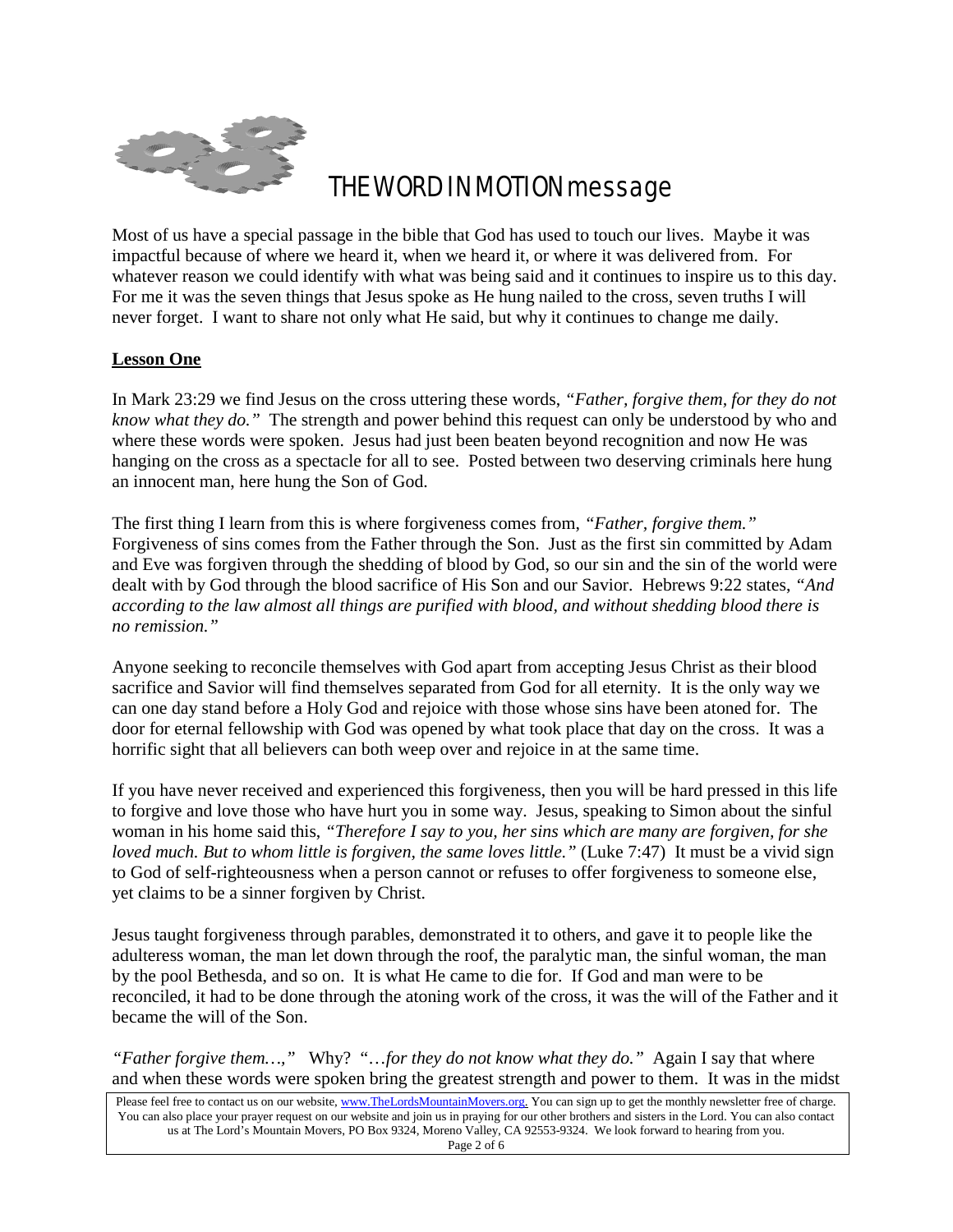of His crucifixion, while the pain was still fresh, and while those who had helped to nail Him to the cross were below Him, mocking and casting lots for His clothing. That's when He prayed to the Father for their forgiveness. Why? "…*for they do not know what they do."*

These men were not blind to their actions. They knew full well that they had just finished nailing three convicted men to their crosses. They were soldiers and they had carried out the command of their superiors. What then were they ignorant of? They were ignorant of who they had just crucified and why? They were also ignorant of their own sinfulness and their need for a Savior. Would they have done it if they knew?

What comes to mind is this; if the only way for me to enter heaven was to personally crucify Christ myself, could I do it? Could I beat Him, spit on Him, mock Him, and nail Him to a cross knowing full well that He was an innocent man and the Son of God? It took the role of ignorant men to carry out God's plan of salvation. Although it is my sin that helped put Him up there, I doubt very seriously that I could or would do what was necessary for my forgiveness. It took an all-knowing and all-powerful God to carry this out.

My big personal lesson in this is; can I forgive like Jesus? Can I offer, or even think about forgiving someone who has wronged me in the midst of the hurt and pain, while the wound is still fresh? How often have I found myself having to find a place and some time to cool off so I could think and respond correctly? How many times have I held on to the hurt, waiting for a time when I could exact revenge and make things straight? How many times have I counted to ten seething all the while inside? If it was even once, it was too many.

Jesus was not teaching us to forgive when things were "even" or when it was "convenient" for us to do so. It wasn't laid out as an "if or when I feel like it proposition." Jesus was demonstrating that forgiveness should be offered immediately and without conditions. I am to forgive those who harm me when the harm is being done. This helps to alleviate any possibility of sinning against our offender. You can't truly forgive and still seek ill of the one who harmed you.

I am reminded of a story of an Amish father whose daughter was raped and murdered years ago. His first words to the media were: we need to pray for the man who did this, and for his family. Can you imagine having the inner strength to say something like that and mean it? Only someone who personally knew the forgiveness of God could exercise such compassion and love for someone they didn't know and had done such a horrific thing.

I pray that God never tests you or I like that. My desire is to exercise this type of forgiveness when the little things happen to me. I want this kind of response to be a status quo of my character. Next time someone offends me in some way I need to remind myself of this lesson Jesus taught while hanging on the cross. I need to recognize their ignorance, pray to Father for them and try to win them over as a brother or sister in Christ. Isn't that the core of the gospel message? Will you join me is this quest for a Christ-like character? I hope you will.

In His service Pastor Pete

Please feel free to contact us on our website, ww[w.TheLordsMountainMovers.o](http://www.thelordsmountainmovers.org/)rg. You can sign up to get the monthly newsletter free of charge. You can also place your prayer request on our website and join us in praying for our other brothers and sisters in the Lord. You can also contact us at The Lord's Mountain Movers, PO Box 9324, Moreno Valley, CA 92553-9324. We look forward to hearing from you. Page 3 of 6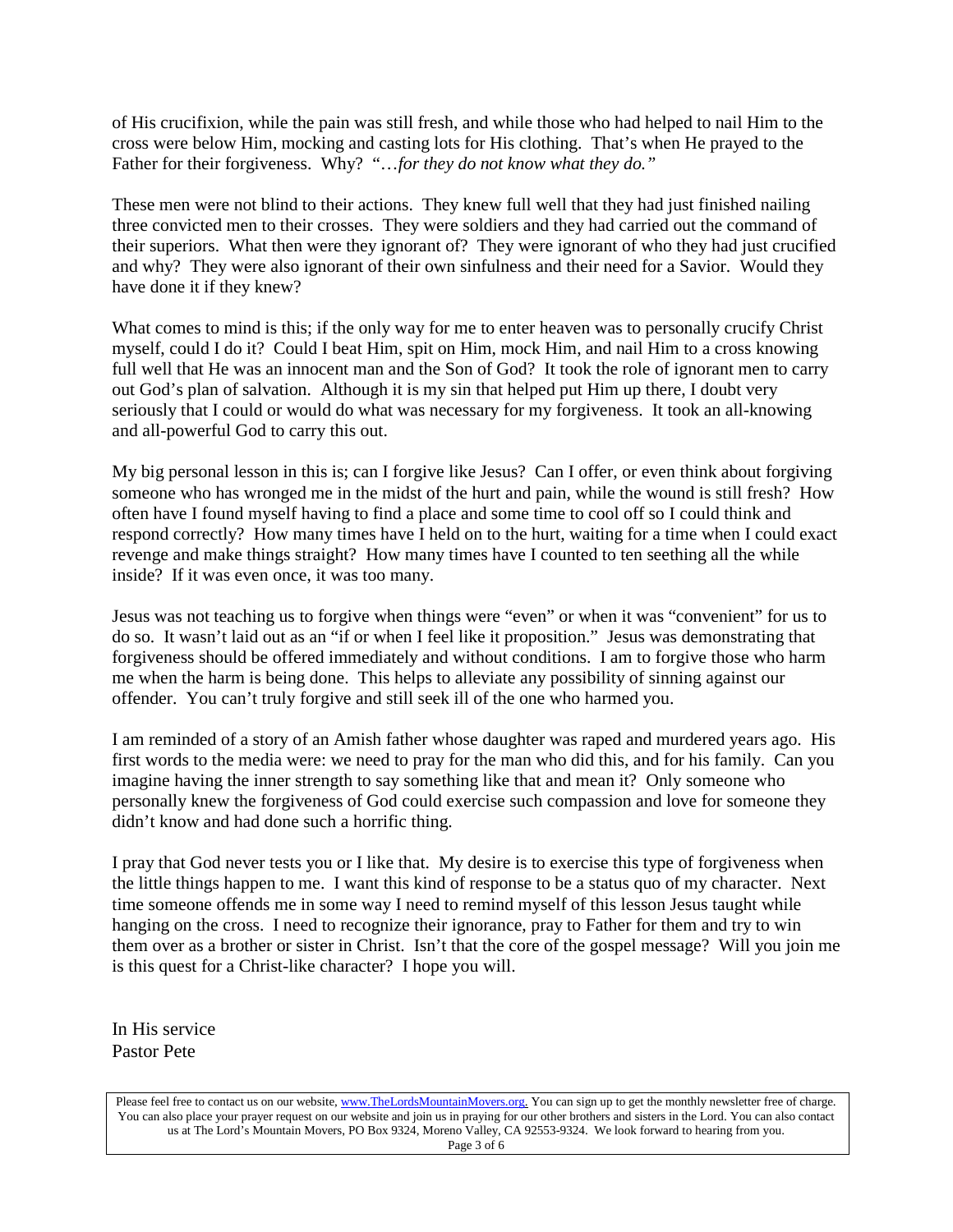## BE A BARNABAS (Acts 4:36)

Growing up as a young adult, one of the things that I had struggled with was the way I said things to people. Especially to my parents, the people I was to respect the most. It seemed like I always had something to say in response to them, even when I should have just kept my mouth shut. My dad would have heart to heart conversations with me about using tact in my speech to get my points across and to achieve the desired results with others. Looking back on it now, I have realized part of the problem was I didn't have enough patience for the other person to comprehend what it was I wanted them to understand. I would try to say what I wanted to say in as few words and as quickly as possible, even interrupting them at times. I was disrespectful.

I believe this is something God also wants us to work on. In Proverbs chapter 15 there are 3 verses I like, and would like to share with you.

#### *"A gentle answer turns away wrath, but a harsh word stirs up anger. The tongue of the wise makes knowledge acceptable, but the mouth of fools spouts folly."* Proverbs 15:1-2

I reflect on those verses a lot. I work around some people that can be difficult at times and these words remind me how to talk to them. I can reflect on times where I didn't have a gentle answer and it only made things worse. Like I said earlier, I believe it is a matter of patience, and patience is one of the first ingredients of love. It is amazing how differently a conversation can go when someone comes at us harshly, and if we respond in kind. Things can get pretty out of control real fast. But, if you have verses like this stored in the treasure of your heart, the Holy Spirit can bring them to your remembrance and the conversation can go in a more positive direction.

Likewise, when someone does something we do not like and we talk to them in an irritated way, we typically are not happy with the way things go. Having the word of God to direct our path, such as holding our tongue and talking to the person in love, we will always have better results. This is something we need to work on, even though we may slip up from time to time. We are all a work in progress, but are we all applying the word of God to our lives daily?

There have been many arguments in my life and I have realized that when I follow God's word, recognizing that I must be responsible for how I control myself, I can help control the outcome of those arguments by just choosing the right words.

#### *"The lips of the wise spread knowledge, but the hearts of fools are not so."* Proverbs 15:1

I want to encourage you to choose your words wisely. Whether you are having a heated discussion, an argument or just trying to relay something with someone else that God has taught you in your life. James said that the tongue is like a rudder of a ship or like a spark in a forest. We have a lot of power in our tongues. Let's use them to lift each other up and to strengthen the kingdom of God, and let us do this that we may glorify our God!

Be blessed in Him, *Brother Daniel Rodney*

Please feel free to contact us on our website, ww[w.TheLordsMountainMovers.o](http://www.thelordsmountainmovers.org/)rg. You can sign up to get the monthly newsletter free of charge. You can also place your prayer request on our website and join us in praying for our other brothers and sisters in the Lord. You can also contact us at The Lord's Mountain Movers, PO Box 9324, Moreno Valley, CA 92553-9324. We look forward to hearing from you. Page 4 of 6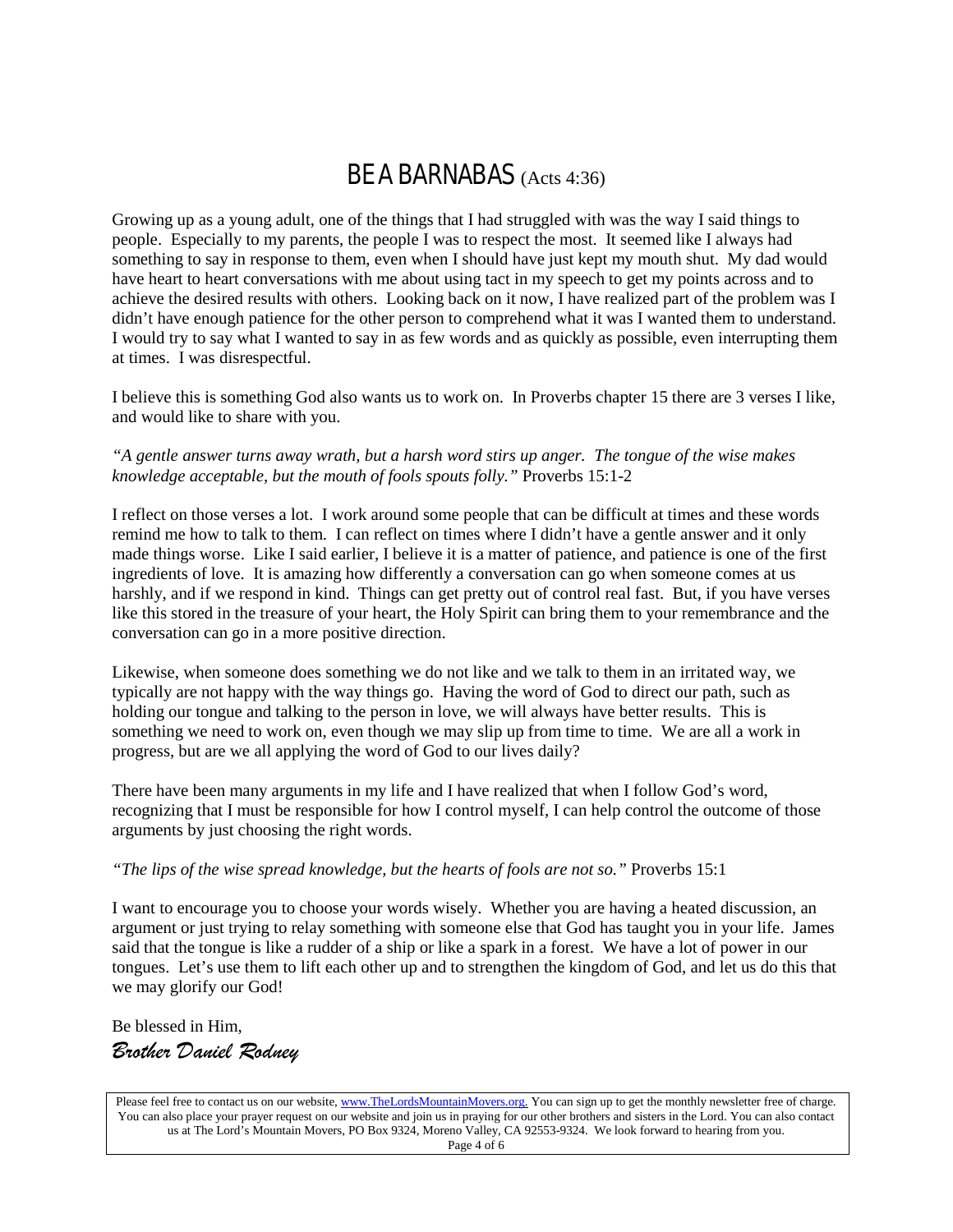# Our Prayer Requests for God's Children

Greetings to all our brothers and sisters in Christ who receive our newsletter through the mail. Due to financial constraints we have to revise the way we do our prayer requests. Starting with this issue we will be posting and maintaining all prayers requested on the internet so your brothers and sisters all over can continue to pray for your petitions and praise God for the ones He has already answered. For those receiving mailed copies you will be getting all the prayer additions for the month with each newsletter. You can keep the copy of the prayer requests from past issues to continue in vigilant prayer.

We are encouraged by the work that God has already done through so many people praying for the needs of those they do not even know. What a privilege we have to go before the throne of God with our requests and the requests of others. Let's keep praying and seeking His will for our lives and the lives of others. If you have a prayer request you would like added to next month's newsletter and/or posted on the ministry website please fill out the form below and mail it to us. We look forward to hearing from you and standing in the gap as a prayer warrior.

## **February's Prayer List**

| R. White That the Lord will open doors for suitable housing upon his being paroled.                                                                                                                                                                                                                                                                                                                                                                      |
|----------------------------------------------------------------------------------------------------------------------------------------------------------------------------------------------------------------------------------------------------------------------------------------------------------------------------------------------------------------------------------------------------------------------------------------------------------|
| Alice $S$ Chesapeake $VA$ – prayer for personal issues.                                                                                                                                                                                                                                                                                                                                                                                                  |
| SheilaPrayer for her health issues, finances, and God's direction for personal decisions.                                                                                                                                                                                                                                                                                                                                                                |
| GregPraise report; God is in control, using me, and I am being blessed by Him. Woo<br>Hoo!                                                                                                                                                                                                                                                                                                                                                               |
| StephenPrayer for change in career course.                                                                                                                                                                                                                                                                                                                                                                                                               |
| Justin Praise report; finished EMT school and looking for work.                                                                                                                                                                                                                                                                                                                                                                                          |
| JoshuaContinued prayer for personal issues.                                                                                                                                                                                                                                                                                                                                                                                                              |
| The C.U.R.EPrayer for God's guidance and provision.                                                                                                                                                                                                                                                                                                                                                                                                      |
| Greg F Prayer for answered prayer in his period of fasting.                                                                                                                                                                                                                                                                                                                                                                                              |
| J. Jackson Needs prayer for his court appeal and his family members. Also for F. Cruz – that<br>he will have God in his life.                                                                                                                                                                                                                                                                                                                            |
| $\mathbf{D} \mathbf{I} = \mathbf{C} \cdot \mathbf{I} \mathbf{C} \cdot \mathbf{A} + \mathbf{A} \cdot \mathbf{A} + \mathbf{A} \cdot \mathbf{A} + \mathbf{A} \cdot \mathbf{A} + \mathbf{A} \cdot \mathbf{A} + \mathbf{A} \cdot \mathbf{A} + \mathbf{A} \cdot \mathbf{A} + \mathbf{A} \cdot \mathbf{A} + \mathbf{A} \cdot \mathbf{A} + \mathbf{A} \cdot \mathbf{A} + \mathbf{A} \cdot \mathbf{A} + \mathbf{A} \cdot \mathbf{A} + \mathbf{A} \cdot \mathbf{A$ |

Please feel free to contact us on our website, ww[w.TheLordsMountainMovers.o](http://www.thelordsmountainmovers.org/)rg. You can sign up to get the monthly newsletter free of charge. You can also place your prayer request on our website and join us in praying for our other brothers and sisters in the Lord. You can also contact us at The Lord's Mountain Movers, PO Box 9324, Moreno Valley, CA 92553-9324. We look forward to hearing from you. Page 5 of 6